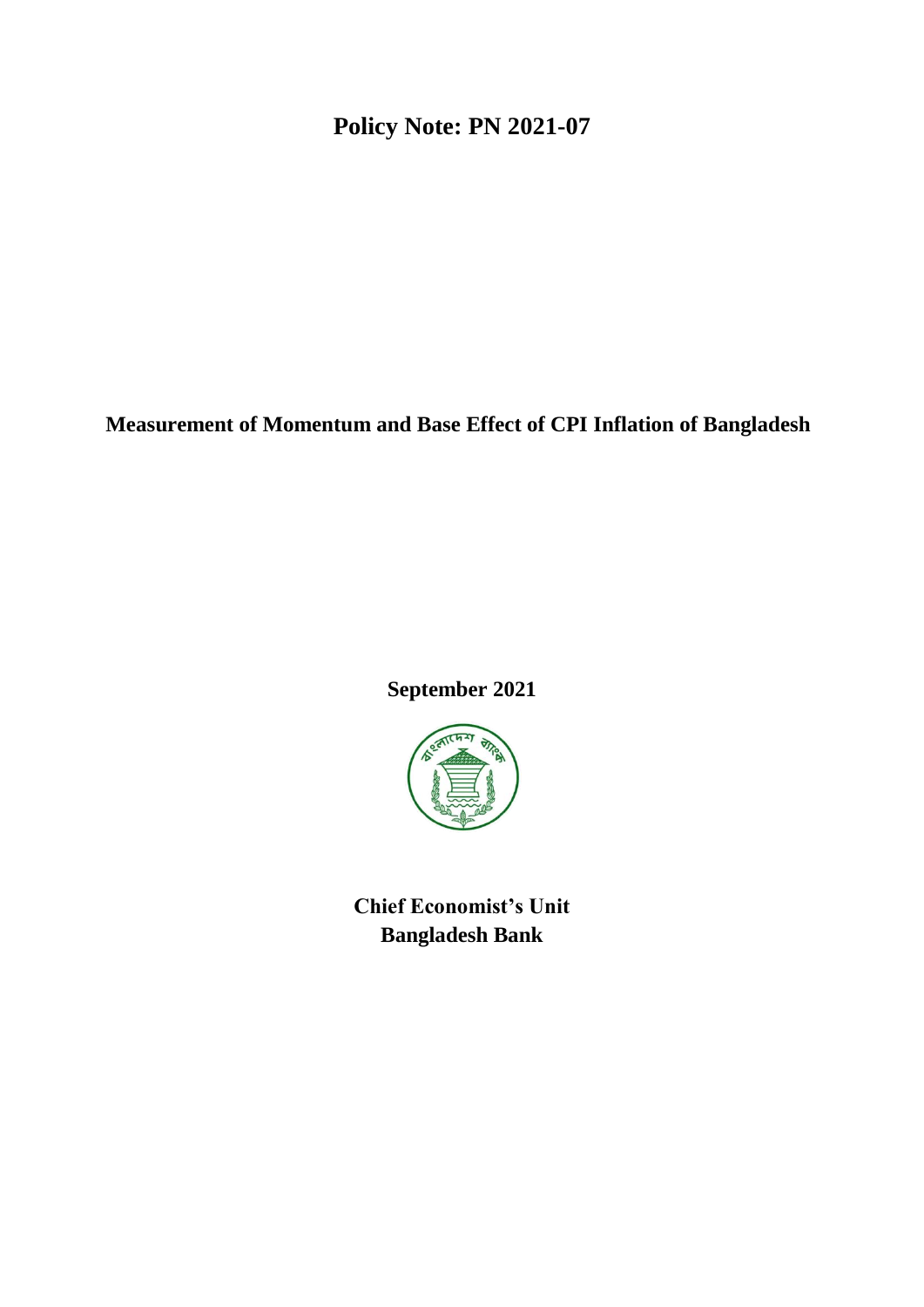#### **Policy Note: PN 2021-07**

## **Measurement of Momentum and Base Effect of CPI Inflation of Bangladesh<sup>1</sup>**

#### **Abstract**

*This policy note attempts to figure out the base effect of consumer price index (CPI) inflation in Bangladesh, considering current situation of COVID-19 and its impacts. The note calculates the base effect for four CPI series (i.e. headline, food, non-food and core) and identifies significant level of base effects for various months of the sample period between 2020M01 and 2021M06. The policy note also forecasts the base effect for the next twelve months with a view to providing an insight about the development of CPI headline inflation for FY22. The note conlcudes that inflation development needs to be assessed in a timely manner that whether the headline inflation originates from underlying inflationary pressure or from the impact of base effects which would help formutlate prudent policies for effective inflation managment.*

#### **1. Introduction**

 $\overline{a}$ 

Inflation measurement has two key dimensions which include economic and statistical factors. Economic factors arisen from price movement of different commodities of CPI basket can be ascribed as momentum. On the other hand, the statistical factors are stemmed from the price swing twelve-months earlier which can be attributed as base effect. The base effect in inflation can be positive or negative with different magnitudes. If the change between the price indices of the two consecutive months of the base period is negative, then current inflation will suppress, offsetting the price momentum. The opposite will happen when the price change is positive, uplifting the present measured inflation. Therefore, it is very important to measure the momentum and base effect of inflation which would help forecast robust inflation, providing guidance for price stability.

Base effect has a considerable impact on the development of measuring CPI inflation (CBI, 2007). The base effect also contributes to shape the headline CPI inflation (ECB, 2007). In general, the volatility in inflation can mostly be explained by the developments in the components of consumer price index. However, the changes in CPI inflation in a particular month sometimes refer to not only the recent development in price but also to price fluctuations of the corresponding period in the previous year (ECB, 2007). Hence, this base effect refers to the contribution of price movements in the base period i.e.,  $P_{t-13} - P_{t-12}$  to measure the annual inflation rate. However, sometimes identifying the base effect is a difficult task in practice because only the irregular price changes in the previous year should be considered for determining the base effect (NBR, 2011). RBI (2014) also finds that an extreme or unusual change in CPI inflation might be misleading without considering the base effect.

Therefore, it is critical to understand the base effect in CPI inflation with a view to identifying appropriate policy stance for the inflation. This note tries to look into the effect of base effect on four

<sup>&</sup>lt;sup>1</sup> This note has been prepared by Nasrin Akther Lubna, Deputy Director, Dr. Md. Salim Al Mamun, Deputy General Manager, Md.Yousuf, Deputy Director, and Dr. Md. Ezazul Islam, General Manager of Chief Economist's Unit of the Bangladesh Bank. Views expressed in this policy note are authors' own and do not necessarily reflect that those of the Bangladesh Bank. Comments can be sent to: [nasrin.lubna@bb.org.bd](mailto:nasrin.lubna@bb.org.bd)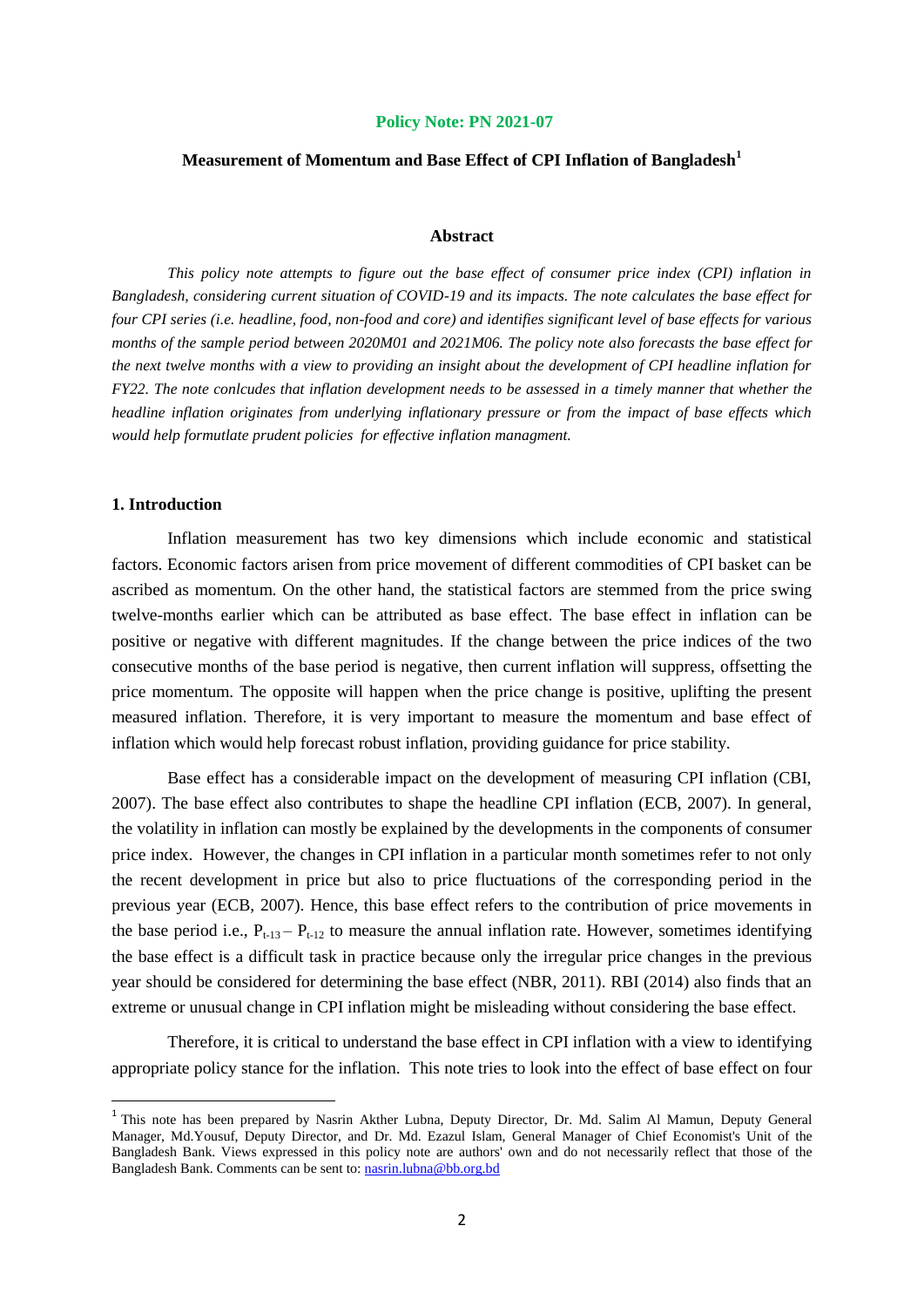series of CPI inflation, i.e., headline, food, non-food and core, of Bangladesh for the duration of 2020M01 to 2021M06, covering the pandemic period. Furthermore, it also attempts to forecast the inflation rate along with the base effect for the next twelve months during 2021M07 to 2022M06.

#### **2. Figuring Base Effect and Momentum**

The methodology proposed by ECB (2005) has widely been accepted and used by many central banks for calculating the base effect. This note also calculates the base effect refering to the methodology of the ECB (2005). Inflation is measured in the form of percentage change in the CPI index of a given month  $(I_t)$  over the index value 12 months ealier  $(I_{t-12})$ . Thus, the inflation rate in a given month will be calculated as follows:

 $\pi_t = [(I_t - I_{t-12})/I_{t-12}] * 100 \dots (1)$ 

Where I denotes the CPI index.

The change in inflation from one period to another invovles two effects which can be approximated as follows:

$$
\pi_t - \pi_{t-1} = [(I_t - I_{t-1})/I_{t-1}] * 100 + [I_{t-13} - I_{t-12})/I_{t-13}] * 100 \dots \dots \dots \dots \dots (2)
$$

Left hand side of equaiton 2 exhibits the change between current and previous months' inflation. First part of the right hand side of equation 2 refers to the price momentum. The second part shows the change of price index in 12 months earlier which is the base effect. By rearranging the terms of equation 2, the current month's inflation rate can be derived from the summation of previous month's inflaion rate, momentum and base effect, which can be approximated as follows:

………………(3)

This derivation (equation 3) expresses clearly the base effect on current inflation rate. If the base effect is positive, it will be added to the current month's inflation, intensifying the current inflation rate. The opposite will happen when the base effect is negative. Therefore, the base effect apears to be a determinant factor for current inflation.

Chart 1 illustrates the contribution of the month-on-month CPI change in the base period, i.e. the base effect, to the current inflation rate. CPI headline inflation rates (year-on-year) were 5.29 percent (from E to G) in December 2020 and 5.02 percent (from F to H) in January 2021, indicating a decline in the year-on-year inflation rate by -0.27 percentage points between the two periods. On the other hand, the month-on-month change in current CPI or the price momentum (from G to H) has increased by 0.91 percent. The decline in the year-on-year inflation (of 0.27 percentage points) can be explained by the month-on-month rate of change (from F to E) in CPI one year earlier which is the base effect. Here, the contribution of base effect is -1.16 percent which has offset the price momentum of 0.91 percent. Therefore, even the month-on-month inflation (+0.91) increased by 0.91 percent, current inflation rate, in fact, decreased by 0.27 percentage points to 5.02 percent in January 2021 because of adjustment of the negative base effect (-1.16 percent) in base period in January 2020. Therefore, the current inflation for January 2021 can be estimated by equation 3 which becomes as follows:  $\pi_t = 5.29 + 0.91 + (-)1.16 = 5.02$  (estimated)  $\approx 5.04$  (actual)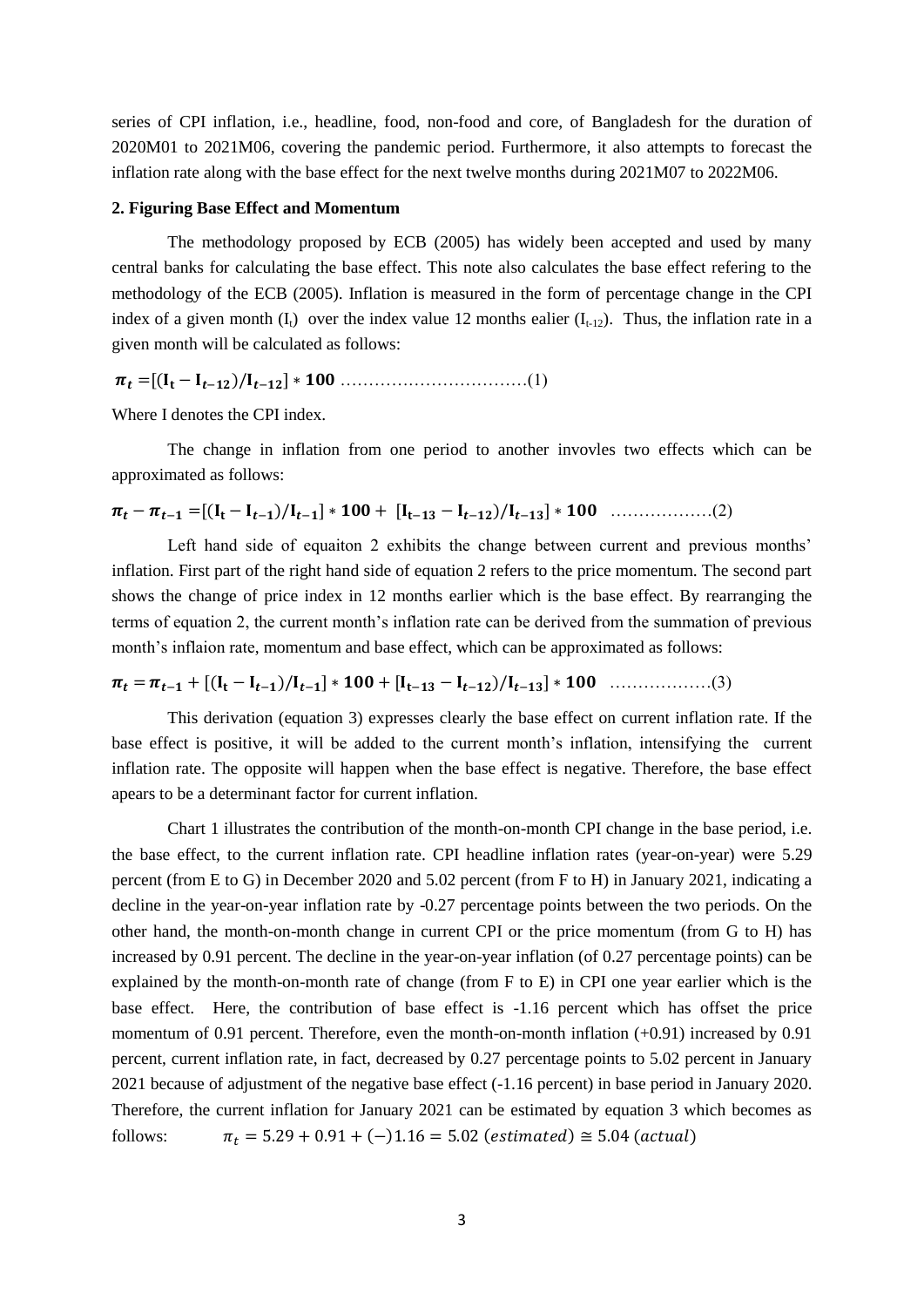



Source: Bangladesh Bureau of Statistics (BBS).

### **3. Impact of Base Efffect on CPI Inflation in Bangladesh**

The Bangladesh economy witnessed significant fluctuation in the CPI inflation during the COVID-19 pandemic period. This note considers the sample period ranging from 2020M01 to 2021M06 in order to understand the base effect during the COVID-19 pandemic period. Four segments of chart 2 outline the base effect for the four CPI series i.e., headline food, non-food and core. In May 2020, unfavourable (positive) base effect outweighed the fall in price momentum (Chart 2A). However, the fall in price momentum in headline inflation came from negative price momentum in food inflation. Stockpiling of rice following the nation-wide lockdown at the end of March 2020 contributed to the lower demand and negative food price momentum in May 2020. Moreover, fall in the price of fish, vegetables and spices added to the negative price momentum. Although the price momentum is strong, the favourable (negative) base effect kept the headline inflation lower during July-September 2020. The strong price momentum resulted from the rise in the price of rice, fish and vegetables but moderated by the fall in the price of eggs and meat, and spices.

Favourable base effect was diminished during the last three months of 2020 resulted in a spike in headline inflation in October 2020 (Chart 2A). Food price momentum especially prices of rice, fish and vegetables largely contributed to this hike. However, the favourable base effect significantly lowered the headline inflation in January 2021 despite a substantial price momentum.

Price momentum dropped considerably in May 2021 due to fall in the price of eggs and meat and spices, although an unfavourable base effect uplifted the headline inflation (Chart 2A and 2B). On the other hand, inflation in June 2021 increased because of strong price momentum from both food and non-food items (Chart 2B, 2C). Similar pattern of price momentum and base effect interaction was observed in food inflation which indicated the strong influence of food inflation on headline CPI inflation. The observed price momentum for CPI headline as well as for food inflation was highly volatile during the COVID-19 period. Commencement of nationwide lockdown at end March 2020 and April 2021 caused the food inflation momentum to fall in the next month, seemingly indicated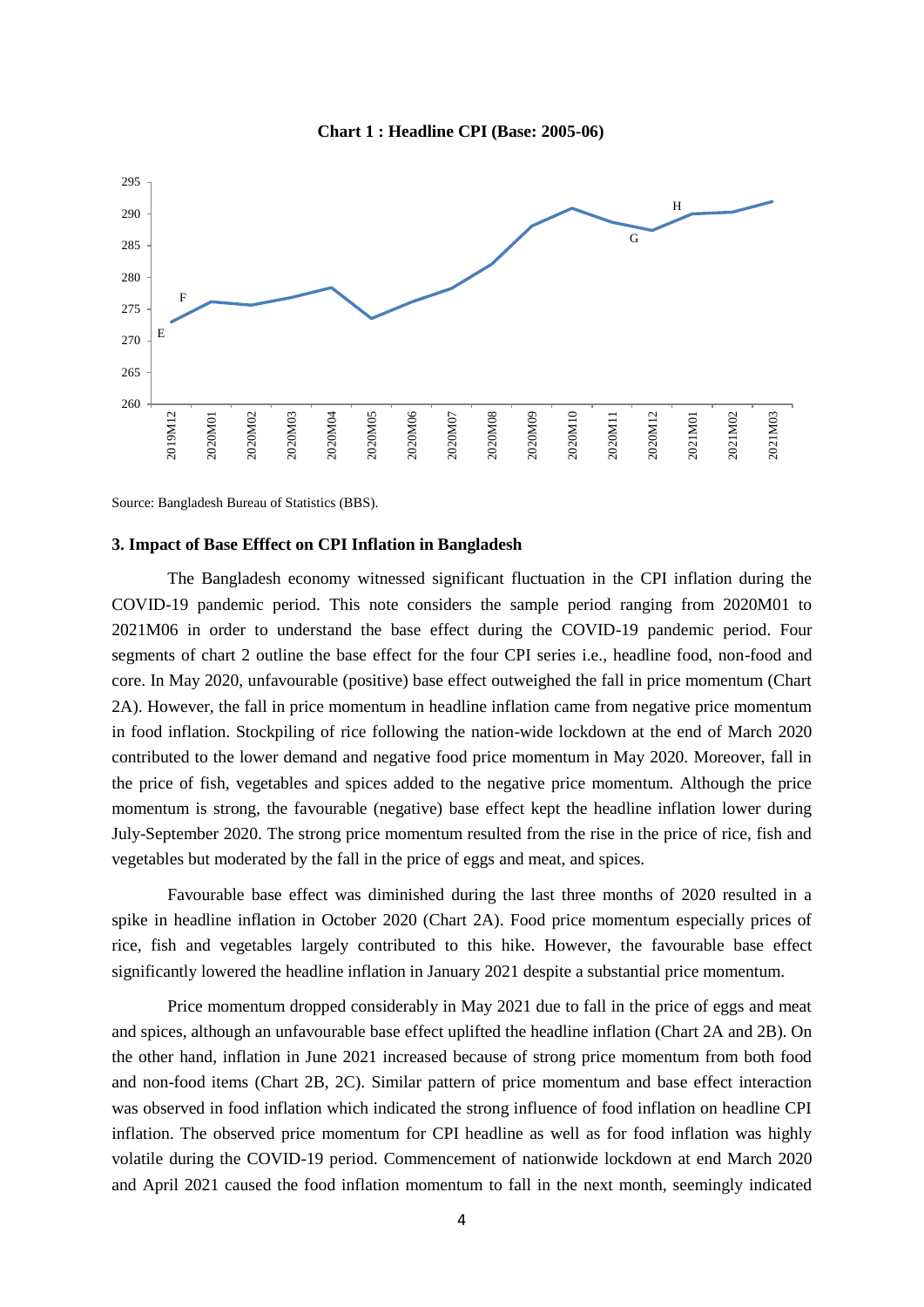that people stockpiled the food items which consequently cut down the demand for food items in the next month.

Charts 2C and 2D indicate that the base effect for non-food inflation remained favorable for the sample period which was very much similar to the core inflation. In addition, strong price momentum in September 2020 and January 2021 mainly stemmed from Medical Care and Health, and Transport and Communication expenses was offset by substantial base effect of non-food inflation.



**Chart 2: CPI Inflation – Momentum and Base Effects**

Source: Authors' calculation by BBS data.

 Note: This policy note uses core inflation data (Chart 2D) compiled by Research Department, Bangladesh Bank, on the basis of BBS data.

#### **4. Inflation Outlook for FY22 Focusing on Base Effect**

Twelve months ahead base effect can be calculated by the aforesaid method which can be used for giving an insight of the inflation by how much it would be manifested to increase or decrease. From the base effect calculated for the twelve months ahead, it is evident that favorable base effects will dampen the headline infaltion in FY22 because of the negative price changes in the base